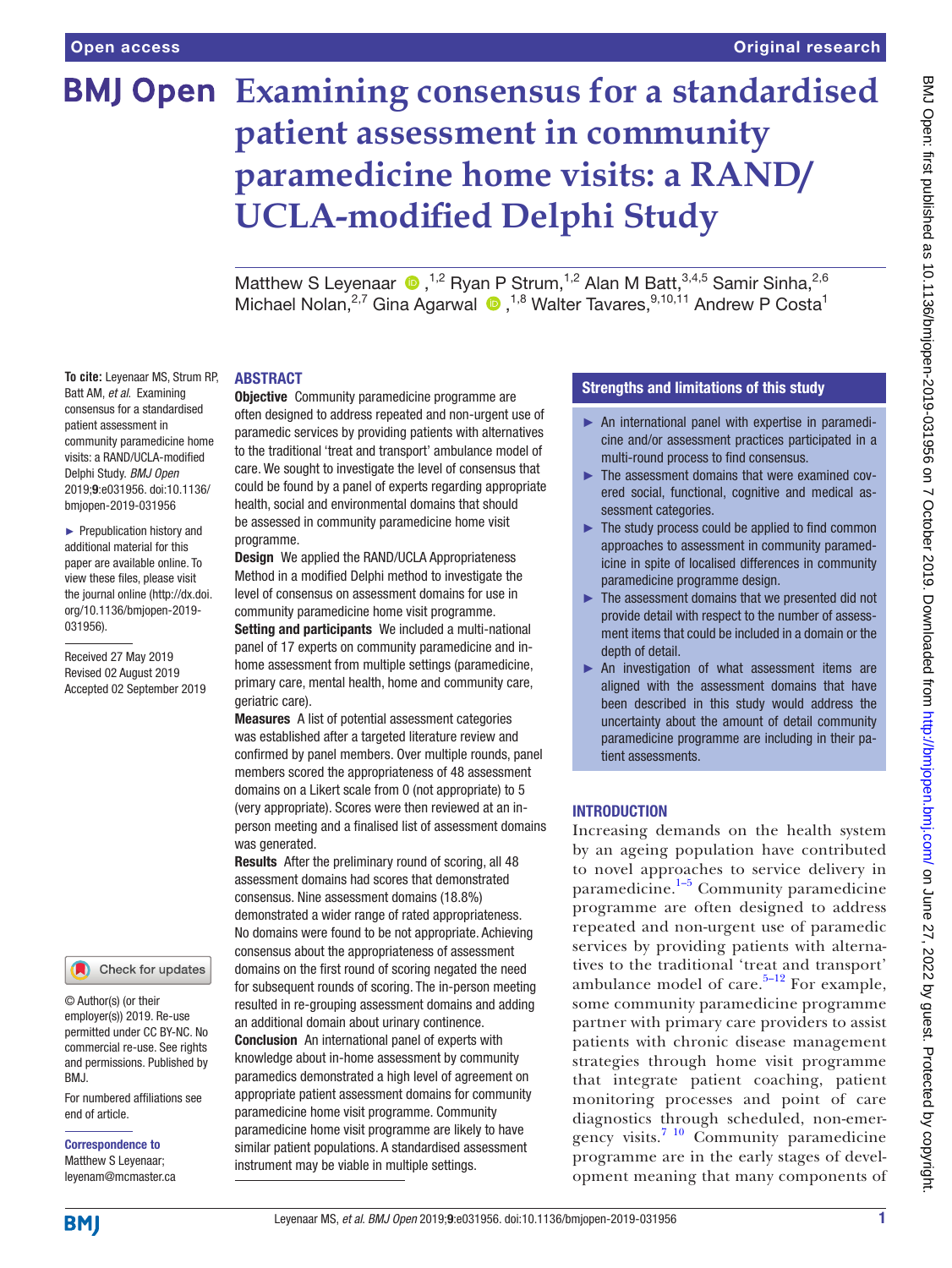programme delivery are unclear, including the role of the paramedic in providing integrated non-emergency care. For example, it is unclear how community paramedics identify or prioritise patients, whether they are establishing consistent care plans, or if their training is sufficient to provide evidence-based treatments. In order to provide safe, consistent and evidence-based care, paramedics must complete a patient assessment to guide their decision making.<sup>[13–15](#page-6-3)</sup> If such an assessment is valid and reliable, then the paramedic is supported in their care planning and provision of treatments. Providing safe, consistent and evidence-based care should improve patient outcomes, but it is also an indicator of a health system that is working well. Standardised assessment instruments play an important role by ensuring that consistent approaches are followed and by generating the data necessary to establish the evidence-base.<sup>16-2</sup>

Community paramedicine home visit programme commonly combine a variety of discrete assessment scales to create comprehensive patient assessment forms.<sup>10 24</sup> In this way, the focus of community paramedicine assessments are tailored to suit local clinical decision-making needs, and reflect the goals and target populations for individual community paramedicine home visit programme.[25 26](#page-6-6) Yet, standardised assessment instruments are used across multiple healthcare settings as a valuable tool for promoting information continuity across the continuum of care.<sup>16 23 25 27-29</sup> Other studies have investigated assessment domains in traditional emergency paramedic settings to inform clinical guidelines for paramedics.[30](#page-7-0) Without further investigation of the viability for community paramedicine assessment practices, it is difficult to determine whether or not pertinent assessment domains are being included in the community paramedic decision making processes for interventions and care planning in different community paramedicine home visit programme. A standardised assessment or minimum assessment standard might clarify common scopes of practice, facilitate clinical training and improve patient care, health system utilisation and clinical communication in community paramedicine. To our knowledge no study has examined the viability of standardised patient assessment across community paramedicine home visit programme.

We sought to investigate the level of consensus that could be achieved for standardised assessment content in community paramedicine home visit programme by an international panel of relevant experts. We expected that consensus could be achieved on the relevance of some assessment domains in the community paramedicine setting despite assumed differences in programme design between settings because common assessment domains in emergency settings were identified from an international sample of paramedic assessments.<sup>[30](#page-7-0)</sup> Should such a consensus be achieved, it would provide an opportunity for future testing of a standardised assessment instrument in community paramedicine.

## **METHODS Design**

We applied the RAND/UCLA Appropriateness Method (developed by the RAND Corporation and the University of California Los Angeles) within a modified Delphi method.<sup>31</sup> Multiple rounds of surveys were used to ask a panel of experts to rate the appropriateness of assessment domains for community paramedicine home visit programme. An in-person consensus meeting was held to report on survey results to panel members and discuss the consensus among the group.

## **Ethics**

Formal research ethics review was not required for this study based on non-experimental design and low risk to the panel participants. Panel members were under no obligation (real or perceived) to contribute to the work outlined in this paper, and their participation was voluntary.

## Patient and public involvement

Patients and members of the public were not involved in this study.

# Establishing expert panel

Our panel of experts represented key backgrounds in paramedic services, primary care, geriatric care, home care, assessment development and health services research. The panel coordination process involved national and international networks of professionals and researchers with known interests in community paramedicine or patient assessment practices. A panel coordinator sent invitations to individuals who had participated in the International Roundtable on Community Paramedicine, the Canadian EMS Research Network, the Canadian Standards Association Group Technical Committee on Community Paramedicine, the Ontario Community Paramedicine Forum, interRAI, the Canadian Frailty Network and the Ontario Association of Community Care Access Centres. Panellist selection was based on ensuring representation from multiple Canadian and international jurisdictions, multiple research settings, multiple allied healthcare sectors and multiple paramedic services

# Literature search and identification of assessment domains

Throughout this study, the structure of an assessment was conceptualised to be made up of assessment items pertaining to assessment domains within assessment categories. We used a targeted literature review to identify assessment domains for consideration in our Delphi process. We included literature about assessment in community paramedicine programme by drawing on a previously conducted scoping review study on case management and care planning in community paramedicine home visit programme.<sup>5</sup> A total of 26 articles about community paramedicine were reviewed for any assessment domains described, either generally or through explicitly named assessment instruments. A list of assessment domains was generated and grouped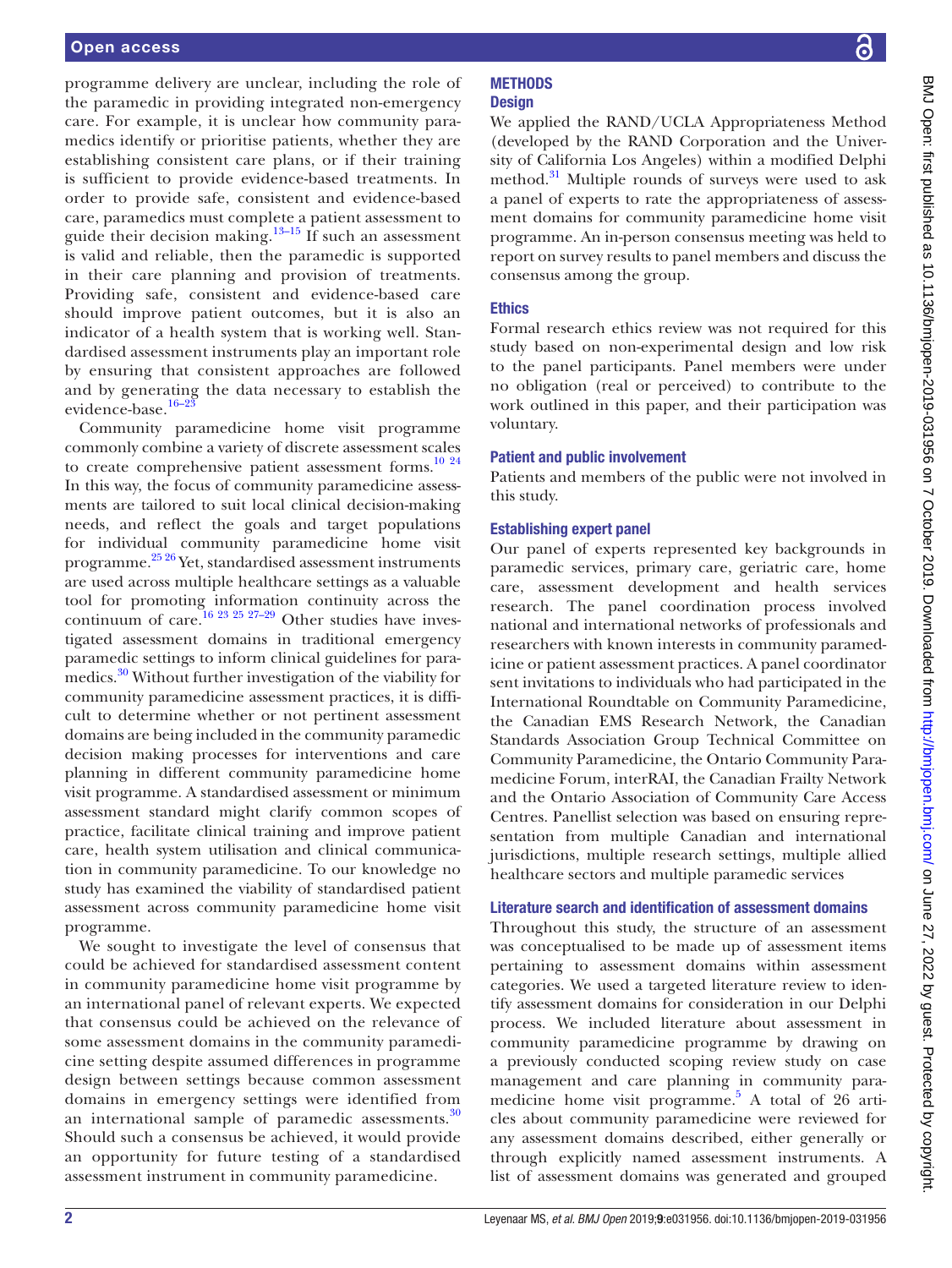into assessment categories based on broad themes such as social factors, functional abilities, or ongoing health conditions. When articles named a specific assessment instrument, the domains included in it were added to the respective categories. Grouping was done concurrently by consensus between two reviewers (ML & AC). Given the lack of published research on the topic, panel members were invited to confirm the relevance of the assessment categories and provide suggestions for any other categories that they felt may warrant inclusion. A final list of assessment domains was generated based on the targeted literature review and any input regarding assessment categories that we received. We used this list of assessment domains for the first Delphi questionnaire.

## Finding consensus (Delphi rounds)

The Delphi questionnaire presented panel members with each assessment domain in randomised order with a scale ranging from 0 (not appropriate) to 5 (very appropriate). A 6-point scale was used instead of the traditional 9-point scale in order to promote reproducibility (better differentiation between scale choices) and to avoid ambiguity that can result from having a midpoint in a Likert scale.<sup>32</sup> Instructions to panel members were to consider the appropriateness of each domain with respect to the context of where, when and how patients might be assessed, what other care providers might be involved in care planning or in providing treatment, and what the aims of the community paramedicine programme specific to their individual experiences. Results from the preliminary rounds of scoring were compiled and revised surveys

were distributed to members where lack of consensus (median scores of two or less on the Likert scale) was found. Two authors (ML and AC) acted as co-chairs for the in-person meeting where consensus was finalised. To facilitate discussion at the in-person meeting, assessment domains were grouped into the same assessment categories from the first Delphi questionnaire.

## **RESULTS**

## Panel characteristics

Seventeen individuals agreed to participate in the panel (see [table](#page-2-0) 1). Many participants were affiliated with multiple professional networks or associations. Experts who had a background in paramedicine included individuals involved nationally or internationally in paramedic service management, community paramedicine programme, or paramedic education or research. Experts who were familiar with assessment practices in care settings other than community paramedicine had portfolios of primary care, geriatric care, mental healthcare and home and community care.

## Survey creation

Assessment categories reflected in the literature search included lifestyle, dietary and sleeping habits, $\frac{11}{11}$  mobility and social needs,  $33 \text{ home safety}^{12}$  and fall risk.  $34 \text{ Phys}$ ical examination and reported symptoms of chronic diseases were common.<sup>[7 10–12 33–35](#page-6-2)</sup> Two studies mentioned specific assessment instruments; the Canadian Diabetes Risk Questionnaire (CANRISK) tool for diabetes<sup>34</sup> and

<span id="page-2-0"></span>

| Distribution of panellists by affiliations and by areas of expertise<br>Table 1 |                |                                                             |                                                      |                                                                                          |                                                                                                          |                |                                              |                                                                          |  |
|---------------------------------------------------------------------------------|----------------|-------------------------------------------------------------|------------------------------------------------------|------------------------------------------------------------------------------------------|----------------------------------------------------------------------------------------------------------|----------------|----------------------------------------------|--------------------------------------------------------------------------|--|
|                                                                                 |                | Affiliation with professional network/association           |                                                      |                                                                                          |                                                                                                          |                |                                              |                                                                          |  |
| <b>Expertise in paramedicine</b>                                                | $\mathsf{n}$   | International<br>roundtable on<br>community<br>paramedicine | Canadian<br><b>EMS</b><br>Research<br><b>Network</b> | <b>CSA Group</b><br><b>Technical</b><br>Committee on<br>Community<br><b>Paramedicine</b> | <b>Ontario Community</b><br>Paramedicine<br>Forum (Ontario<br>Association of<br><b>Paramedic Chiefs)</b> | interRAI*      | Canadian<br><b>Frailty</b><br><b>Network</b> | Ontario<br>Association<br>of Community<br><b>Care Access</b><br>Centrest |  |
| Paramedic service<br>management (chief or deputy<br>chief)                      | 3              | $\overline{2}$                                              |                                                      |                                                                                          | 3                                                                                                        | $\overline{0}$ | $\Omega$                                     | $\Omega$                                                                 |  |
| Community paramedicine<br>(supervisor or paramedic)                             | 6              | 4                                                           | 3                                                    | $\overline{2}$                                                                           | 3                                                                                                        | $\Omega$       | $\Omega$                                     | 0                                                                        |  |
| Paramedic educator/<br>researcher                                               | $\overline{4}$ | $\overline{2}$                                              | 3                                                    | $\overline{0}$                                                                           |                                                                                                          | $\Omega$       |                                              | $\overline{0}$                                                           |  |
| Expertise in assessment                                                         |                |                                                             |                                                      |                                                                                          |                                                                                                          |                |                                              |                                                                          |  |
| In primary care settings                                                        |                |                                                             | $\overline{0}$                                       | $\overline{\mathbf{1}}$                                                                  |                                                                                                          | $\Omega$       | $\Omega$                                     | $\Omega$                                                                 |  |
| In acute geriatric care<br>settings                                             |                | $\Omega$                                                    | 0                                                    | 0                                                                                        |                                                                                                          | 1              |                                              | 0                                                                        |  |
| In home and community<br>care settings                                          |                | $\Omega$                                                    | $\overline{0}$                                       | $\overline{0}$                                                                           | $\Omega$                                                                                                 | $\Omega$       |                                              |                                                                          |  |
| In mental health/emergency<br>psychiatric settings                              | $\mathbf{1}$   | 0                                                           | 0                                                    | 0                                                                                        | $\Omega$                                                                                                 | 1              | $\Omega$                                     | 0                                                                        |  |
| Total                                                                           | 17             | 9                                                           | $\overline{7}$                                       | $\overline{4}$                                                                           | 9                                                                                                        | $\overline{2}$ | 3                                            |                                                                          |  |

\*interRAI is a network of clinicians and researchers who develop standardised assessment instruments.

†The Ontario Associations of Community Care Access Centres was an organisation that coordinated provincial agencies who provided home and community care prior to local level restructuring.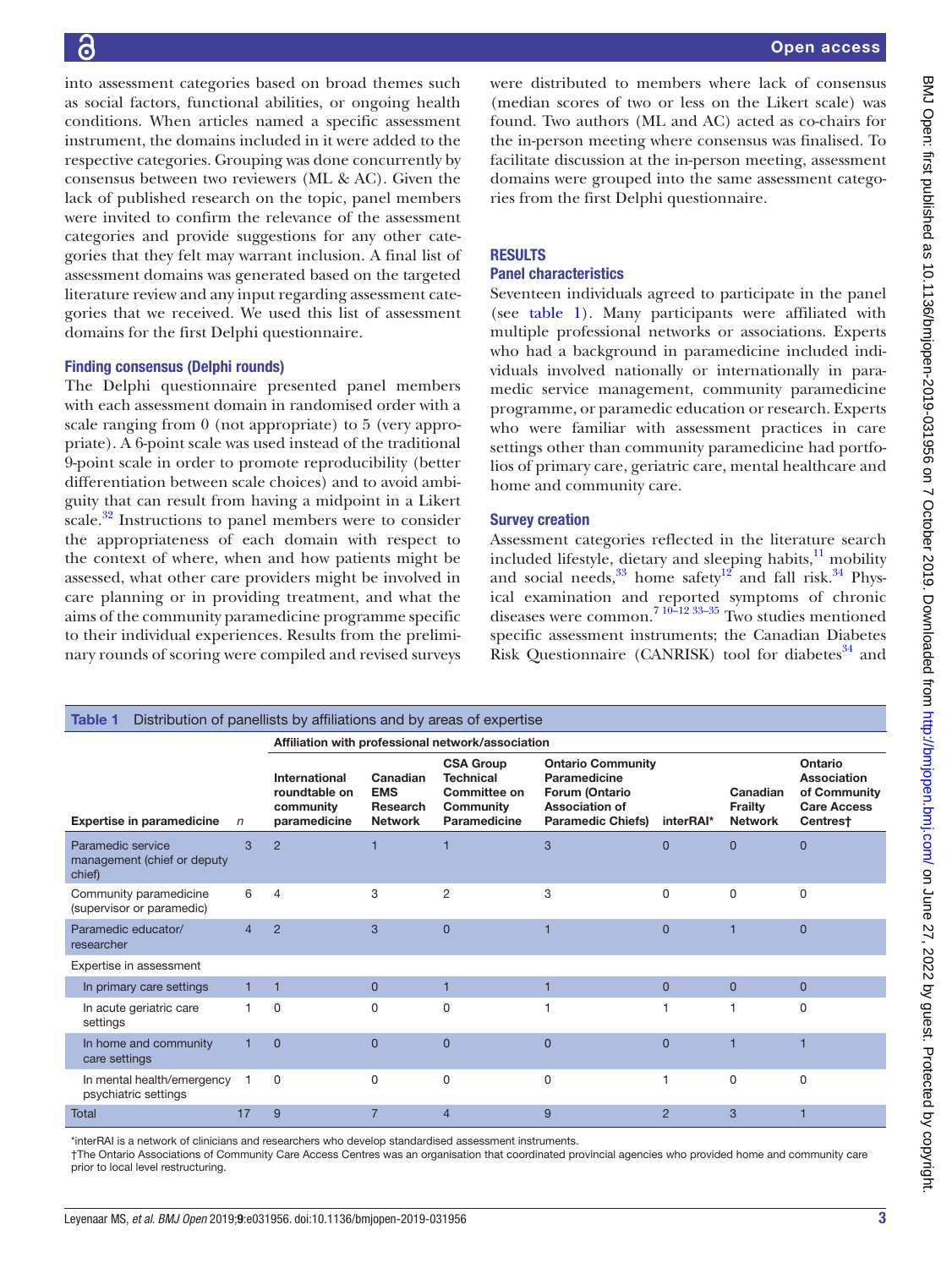the EQ-5D-3L for quality of life.<sup>[7](#page-6-2)</sup> The nine categories presented to panel members prior to distribution of the Delphi questionnaire were living arrangement, psychosocial well-being, cognition, functional ability, nutrition, medical history, ongoing health conditions, existing use of health services and mental health. Panel members confirmed these categories and warranted their responses by indicating that the programme that they were involved with were designed to provide care to community dwelling older adults, palliative care patients, long-term care patients, residents of assisted living, patients with identified mental health issues or members of the general population. The nine assessment categories were then used to formulate a final list of 48 assessment domains for scoring appropriateness (see [table](#page-4-0) 2).

#### Delphi results

Thirteen members of the panel participated in the preliminary round of scoring. All assessment domains had median scores of four or higher indicating that panel members considered them to be appropriate. No item was considered to not be appropriate by the panel and only nine domains (18.8%) had a range of responses greater than or equal to three. Some domains had isolated responses by individual panellists that they were not considered to be appropriate. The three domains (6.3%) that had responses that were lower than two (indicating a degree of inappropriateness) by more than one respondent pertained to marital status, involvement of police in episodes of mental health crisis and making financial trade-offs. Preventative health measures, urinary continence, driving, social activities and time spent alone were other domains (n=5, 10.4%) that had one respondent indicate as not being appropriate. Overall, the high scores for appropriateness of assessment domains achieved on the first round of scoring negated the need for distribution of subsequent rounds of scoring prior to the in-person meeting.

Eight members of the panel were able to attend the in-person meeting. Distance and time-zone differences were factors that prevented attendance by other panellists. Discussion about pre-meeting scoring during the meeting resulted in re-grouping questions about social relationships and activities and adding an additional domain to improve context about the assessment of urinary continence. Assessment domains about making financial trade-offs, preventative health measures and driving were determined to merit inclusion for testing by sites willing to do so. [Table](#page-4-0) 2 has been re-grouped according to the feedback from panel members at the in-person meeting about assessment categories. All data relevant to the study are included in [tables](#page-2-0) 1 [and 2.](#page-2-0) Anonymised individual survey responses are available as a [online supplementary file](https://dx.doi.org/10.1136/bmjopen-2019-031956).

#### **DISCUSSION**

This study conducted a Delphi consensus technique to examine which assessment domains were appropriate areas of inquiry in community paramedicine home visit

programme. A panel of experts familiar with community paramedicine assessment had a high level of agreement on appropriate patient assessment domains for community paramedicine home visit programme. The high level of agreement was achieved in-spite of differences in backgrounds of panel members, designs of community paramedicine programme that they were familiar with or areas of assessment expertise. Although paramedic training and education (and subsequent certification) varies between jurisdictions, their assessment practices in emergency settings are very similar.<sup>15 30</sup> Community paramedicine programme represent a new context for assessment that apply paramedic assessment skills outside of traditional emergency settings and care paradigms. Our findings suggest that similar to emergency settings, the community paramedicine setting requires that paramedics bring together details about medical history, medications and social factors so that they can identify circumstances where patients may be at risk.

#### Implications

A feature of community paramedicine is to include community engagement in adapting programme operationalisation to local needs. $836$  While this is likely a key component of programme success, it has also led to uncertainty about the role community paramedics may play.[1 4](#page-6-0) Our findings illustrate that common approaches to assessment in community paramedicine likely exist and may be realised in spite of differences between settings. Conceptually, paramedics must assess patients before they can determine suitable care planning and interventions that may be beneficial. $37$  Future standardisation of community paramedic education and training as well as the operationalisation of common assessment practices can draw from the high level of agreement about the appropriateness of assessment domains that was achieved by an international panel of experts. In turn, improved evaluation of community paramedicine programme may be possible because commonly assessed domains would likely reflect the results of interventions and care plans. Such evaluation would also provide clarity to the community paramedic role in patient care.<sup>4</sup>

#### Strengths and weaknesses

The high level of agreement between experts made it difficult to determine which assessment domains were more important than others. While we purposely included clinicians and researchers with experience in primary care, geriatrics, home care and mental healthcare, as well as paramedics with experience in community paramedicine from multiple regions, our expert panel was assembled through a convenience sample and participation was voluntary for each stage of the process. Assembling a panel through other means would likely mean that dissenting views on which domains are appropriate for paramedics to assess in-home visit programme would emerge. In turn, this could have created more debate and a longer and more challenging process of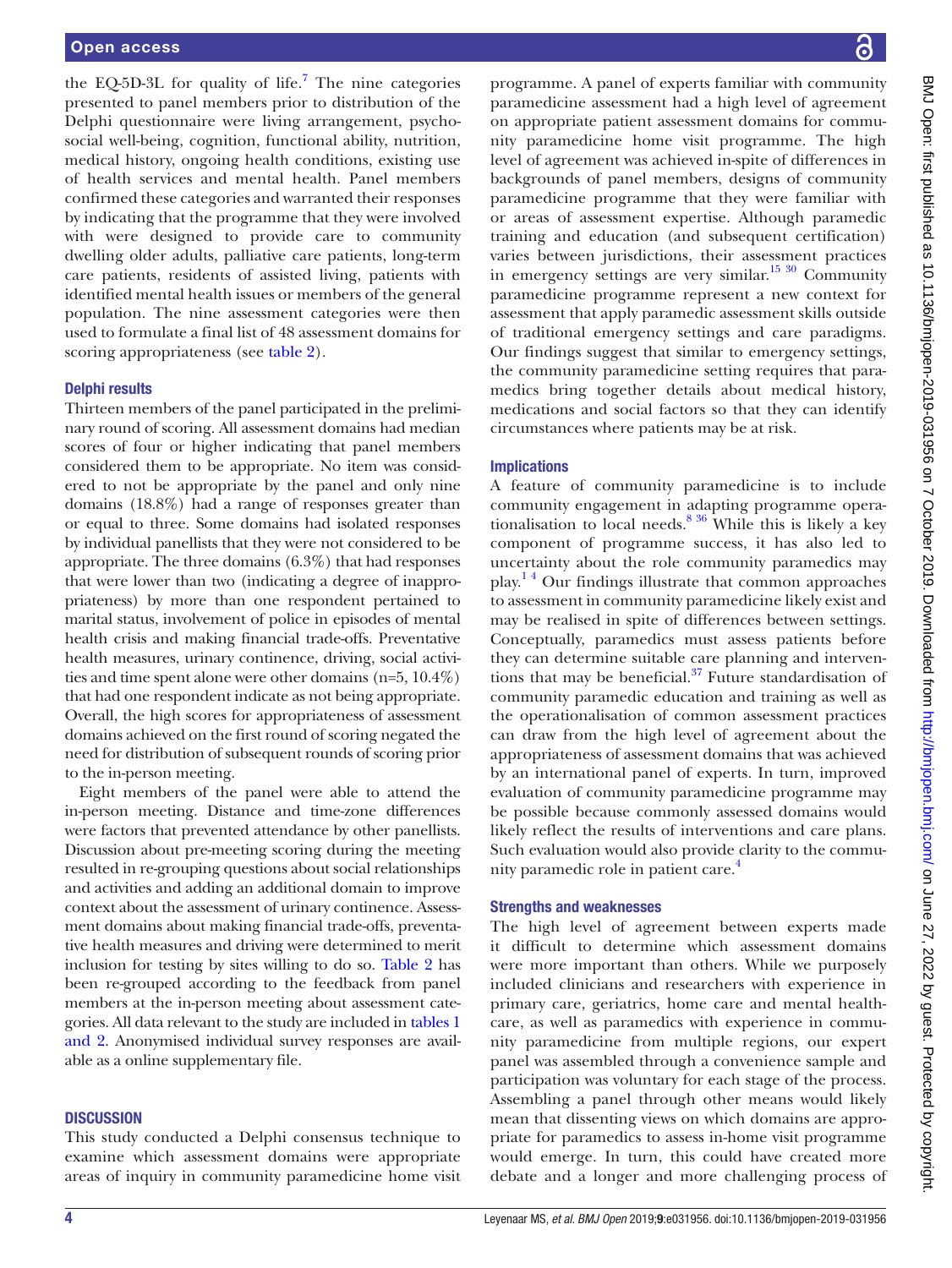<span id="page-4-0"></span>

| Table 2 Summary of respondent scores reflecting the appropriateness of assessment domains. Domains were ranked from 0<br>(inappropriate) to 5 (highly appropriate) |                |     |                |                         |  |  |  |
|--------------------------------------------------------------------------------------------------------------------------------------------------------------------|----------------|-----|----------------|-------------------------|--|--|--|
| Question                                                                                                                                                           | <b>Median</b>  | Max | Min            | Range                   |  |  |  |
| Living arrangements and social status                                                                                                                              |                |     |                |                         |  |  |  |
| Patients should be asked an open-ended question allowing them to express 5<br>their personal goals for care.                                                       |                | 5   | 4              | 1                       |  |  |  |
| Patients should be asked about their marital status.                                                                                                               | $\overline{4}$ | 5   | $\mathbf{1}$   | $\overline{4}$          |  |  |  |
| Patients should be asked about their living arrangement (alone, with spouse, 5<br>with family, etc).                                                               |                | 5   | 4              | 1                       |  |  |  |
| Patients should be asked about changes in their living arrangement.                                                                                                | 5              | 5   | 3              | $\overline{2}$          |  |  |  |
| Patients should be asked about their social relationships.                                                                                                         | 4              | 5   | 2              | 3                       |  |  |  |
| Patients should be asked about feeling lonely.                                                                                                                     | 5              | 5   | 4              | 1                       |  |  |  |
| Patients should be asked about changes in their social activities.                                                                                                 | 5              | 5   | 2              | 3                       |  |  |  |
| Patients should be asked about the amount of time they are alone during the 5<br>day.                                                                              |                | 5   | 3              | $\overline{2}$          |  |  |  |
| Patients should be asked about the amount of time they are alone during the 5<br>night.                                                                            |                | 5   | 2              | 3                       |  |  |  |
| Patients should be asked about major stressors (severe illness, loss of<br>income, victim of crime, loss of license, illness of family, etc).                      | 5              | 5   | 3              | $\overline{2}$          |  |  |  |
| Patients should be asked whether family or close friends feel overwhelmed<br>by their condition.                                                                   | 4.5            | 5   | 3              | $\overline{c}$          |  |  |  |
| Patients should be asked about their home environment (disrepair, safety,<br>inadequate heating or cooling, etc).                                                  | 5              | 5   | 3              | $\overline{2}$          |  |  |  |
| Patients should be asked about making trade-offs due to finances (food vs<br>shelter, shelter vs clothing, clothing vs medications, etc).                          | 4              | 5   | 0              | 5                       |  |  |  |
| Patients should be asked whether they have supportive family or close<br>friends.                                                                                  | 5              | 5   | 4              | 1                       |  |  |  |
| <b>Function and abilities</b>                                                                                                                                      |                |     |                |                         |  |  |  |
| Patients should be asked about activities of daily living (ADL) (bathing,<br>dressing, hygiene, walking, etc).                                                     | 5              | 5   | $\overline{4}$ | $\overline{\mathbf{1}}$ |  |  |  |
| Patients should be asked about mobility (how they move about).                                                                                                     | 5              | 5   | 4              | 1                       |  |  |  |
| Patients should be asked about physical activity (exercise).                                                                                                       | 5              | 5   | $\overline{4}$ | $\mathbf{1}$            |  |  |  |
| Patients should be asked about recent changes in ability to perform ADL<br>(bathing, dressing, hygiene, walking, etc).                                             | 5              | 5   | 4              | 1                       |  |  |  |
| Patients should be asked whether or not they drive.                                                                                                                | 4.5            | 5   | $\overline{2}$ | 3                       |  |  |  |
| Patients should be asked about changes in their ability to drive.                                                                                                  | 4              | 5   | 2              | 3                       |  |  |  |
| Patients should be asked about their ability to communicate with others.                                                                                           | 4.5            | 5   | 3              | $\overline{2}$          |  |  |  |
| Patients should be asked about their hearing and vision.                                                                                                           | 5              | 5   | 3              | $\overline{2}$          |  |  |  |
| Cognition, mood and mental health                                                                                                                                  |                |     |                |                         |  |  |  |
| Patients should be asked about their memory/recall ability.                                                                                                        | 5              | 5   | 4              | $\mathbf{1}$            |  |  |  |
| Patients should be asked about changes to their mental status.                                                                                                     | 5              | 5   | 3              | $\overline{2}$          |  |  |  |
| Patients should be asked about their mood (feeling depressed, anxious or<br>sad).                                                                                  | 5              | 5   | 4              | 1                       |  |  |  |
| Patients should be asked about disordered thought (irritability, inappropriate 4.5<br>behaviours, drug or alcohol intoxication).                                   |                | 5   | 3              | $\overline{2}$          |  |  |  |
| Patients should be asked about insight into their mental health problems<br>(when applicable).                                                                     | 5              | 5   | 4              | 1                       |  |  |  |
| Patients should be asked about police involvement in mental health crisis<br>(when applicable).                                                                    | $\overline{4}$ | 5   | 2              | $\mathbf{3}$            |  |  |  |
| Patients should be asked about ideation for harm to self or others (when<br>applicable).                                                                           | 5              | 5   | 3              | $\overline{2}$          |  |  |  |
|                                                                                                                                                                    |                |     |                | Continued               |  |  |  |

BMJ Open: first published as 10.1136/bmjopen-2019-031956 on 7 October 2019. Downloaded from http://bmjopen.bmj.com/ on June 27, 2022 by guest. Protected by copyright. BMJ Open: first published as 10.1136/bmjopen-2019-031956 on 7 October 2019. Downloaded from <http://bmjopen.bmj.com/> au dune 27, 2022 by guest. Protected by copyright.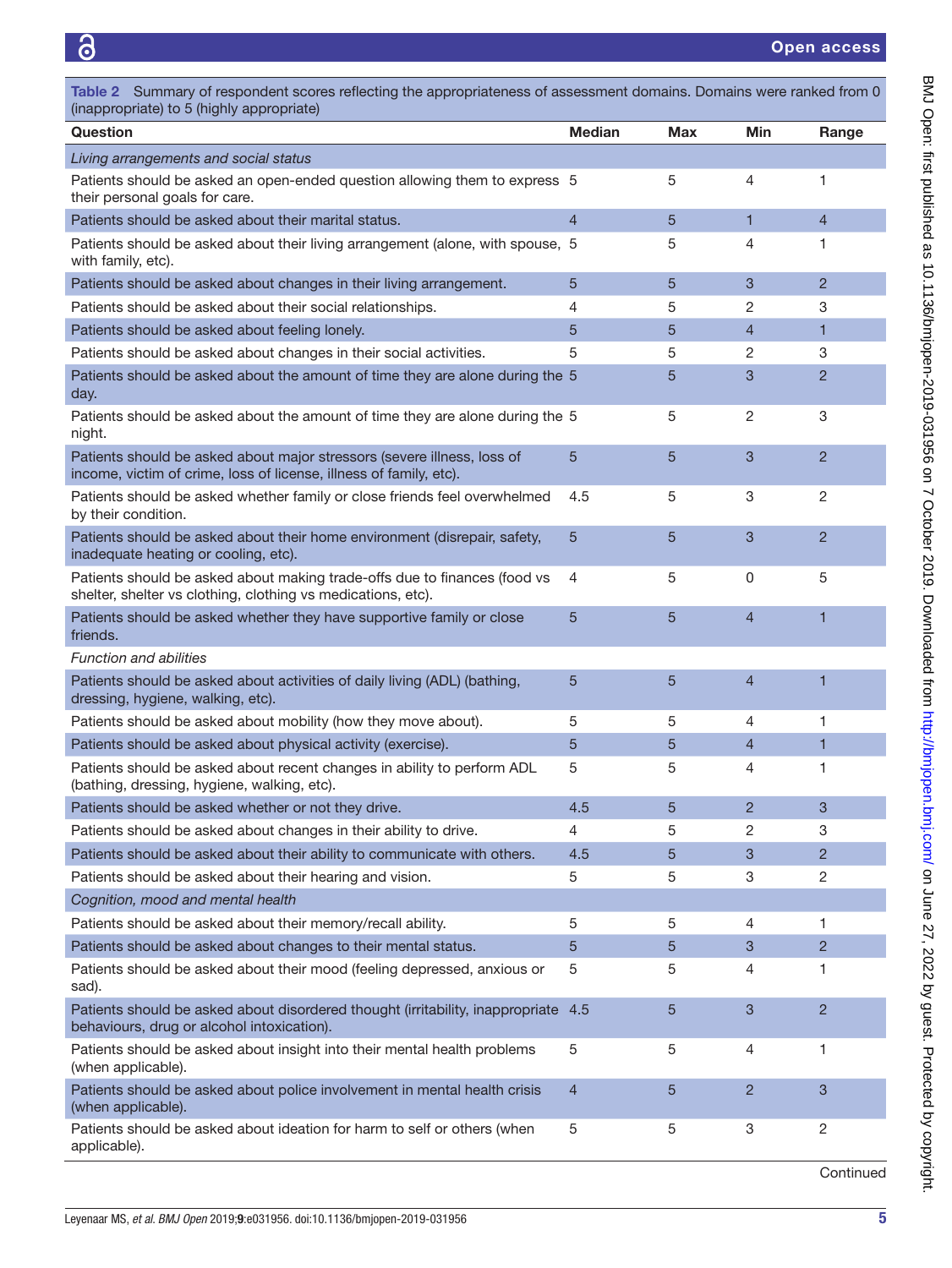| Continued<br>Table 2                                                                                                                                                                                                  |               |     |                |                |
|-----------------------------------------------------------------------------------------------------------------------------------------------------------------------------------------------------------------------|---------------|-----|----------------|----------------|
| Question                                                                                                                                                                                                              | <b>Median</b> | Max | <b>Min</b>     | Range          |
| Medical history, medications and ongoing health conditions                                                                                                                                                            |               |     |                |                |
| Patients should be asked whether they experience medical problems (signs<br>or symptoms of medical conditions that have or have not been diagnosed)<br>(dizziness, fatigue, dyspnea, hallucinations, diarrhoea, etc). | 5             | 5   | 4              | 1              |
| Patients should be asked about pain symptoms.                                                                                                                                                                         | 5             | 5   | $\overline{4}$ | 1              |
| Patients should be asked about the stability of their medical conditions.                                                                                                                                             | 5             | 5   | 3              | 2              |
| Patients should be asked to self-rate their health.                                                                                                                                                                   | 5             | 5   | 3              | $\mathcal{P}$  |
| Patients should be asked about tobacco and alcohol use.                                                                                                                                                               | 5             | 5   | 3              | 2              |
| Patients should be asked about their diet.                                                                                                                                                                            | 5             | 5   | 3              | $\mathfrak{p}$ |
| Patients should be asked about weight loss.                                                                                                                                                                           | 5             | 5   | 4              | 1              |
| Patients should be asked about the prescription medications that they take.                                                                                                                                           | 5             | 5   | 3              | $\overline{2}$ |
| Patients should be asked about adherence to prescription medications.                                                                                                                                                 | 5             | 5   | 4              | 1              |
| Patients should be asked about preventative treatments or procedures (eye<br>exam, dental examination, vaccines, mammography, colonoscopy, etc).                                                                      | 4.5           | 5   | $\overline{2}$ | 3              |
| Patients should be asked about ongoing treatments or procedures<br>(radiation, transfusions, dialysis, etc).                                                                                                          | 5             | 5   | 3              | 2              |
| Patients should be asked about their continence (urinary).                                                                                                                                                            | 5             | 5   | $\overline{2}$ | 3              |
| Patients should be asked about their medical history (disease diagnoses).                                                                                                                                             | 5             | 5   | 5              | 0              |
| Patients should be asked whether they have recently fallen.                                                                                                                                                           | 5             | 5   | 5              | $\overline{0}$ |
| Use of health services                                                                                                                                                                                                |               |     |                |                |
| Patients should be asked about ongoing formal care (home health aides,<br>homemaking, physical therapy, occupational therapy, etc).                                                                                   | 5             | 5   | 3              | $\overline{2}$ |
| Patients should be asked about use of hospital services (inpatient,<br>outpatient, emergency department visit, etc).                                                                                                  | 5             | 5   | 3              | $\overline{2}$ |
| Patients should be asked about use of paramedic services (transport, non-<br>transport, other).                                                                                                                       | 4.5           | 5   | 3              | $\mathcal{P}$  |
| Patients should be asked about use of community services (public health,<br>social services, etc).                                                                                                                    | 5             | 5   | 4              | 1              |

achieving consensus. However, even if dissenting views had emerged through an alternate strategy for gathering a panel of experts, employing Delphi methods has had demonstrated success when consensus has not been reached immediately due to such evidence of dissent.<sup>[14 38](#page-6-12)</sup>

The assessment domains that we presented did not provide detail with respect to the number of assessment items that could be included in a domain or the depth of detail. For example, one of the domains that we asked panel members to rate for appropriateness was pain symptoms. All panel members indicated that this was an appropriate domain to assess (minimum score of 4). However, pain is a very complex condition that can affect different patients in different ways. Community paramedics might be expected to follow the same style of pain mnemonic adapted from emergency practice, $30$  but the detail involved in determining intensity, duration, frequency and severity of pain was not explicitly described in the questionnaire provided. Similar exploration of depth and detail could be ascribed to nearly all of the assessment domains included in the questionnaire.

# Future work

Testing specific assessment items within the domains evaluated in this study will be the focus of future work. A comprehensive, multi-domain, standardised assessment instrument will be pilot tested in multiple community paramedicine home visit programme. Such work will consider the role that specific assessment items might have in different community paramedicine settings and may also investigate the implications for emergency low-acuity paramedic response. An investigation of what assessment items are aligned with the assessment domains that have been described in this study will address the uncertainty about the amount of detail community paramedicine programme are including in their patient assessments and contribute to the development of a validated assessment instrument for community paramedicine. Following uptake of a standardised assessment instrument, future work can explore if adding new assessment domains to existing assessment practices improves patient care or patient outcomes and address the uncertainty about case finding in community paramedicine.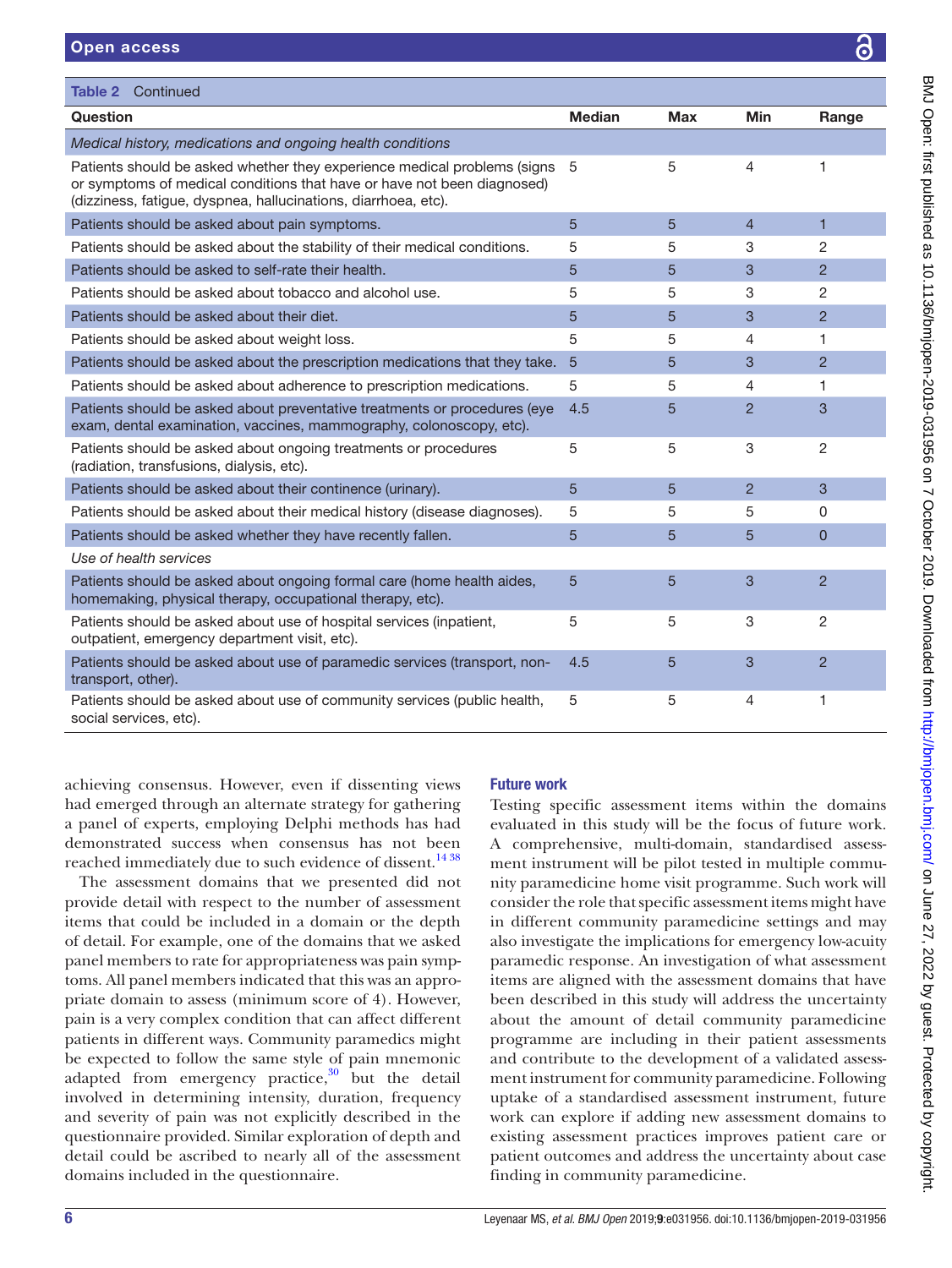# **CONCLUSION**

A diverse expert panel (in terms of geographical region, experience and clinical background) achieved consensus on domains to be included in the assessment of patients in community paramedicine home visit programme. This consensus suggests that similar assessment practices occur in diverse community paramedicine home visit programme in spite of operational differences. Questions remain about the amount of detail and degree of depth that should be included in each assessment domain.

#### Author affiliations

<sup>1</sup> Health Research Methods, Evidence, and Impact, McMaster University, Hamilton, Ontario, Canada

<sup>2</sup>The Ontario Community Paramedicine Secretariat, Toronto, Ontario, Canada

<sup>3</sup>School of Public Safety, Fanshawe College, London, Ontario, Canada

4 Community Emergency Health and Paramedic Practice, Monash University, Clayton, Victoria, Australia

<sup>5</sup>Paramedic Science Discipline, Central Queensland University, Rockhampton, Queensland, Australia

6 Mount Sinai Hospital, Toronto, Ontario, Canada

<sup>7</sup> Paramedic Service, County of Renfrew, Pembroke, Ontario, Canada

8 Family Medicine, McMaster University, Hamilton, Ontario, Canada

<sup>9</sup>The Wilson Centre and Post MD Education, University of Toronto Faculty of Medicine, Toronto, Ontario, Canada

 $10$ Institute of Health Policy Management & Evaluation, University of Toronto Faculty of Medicine, Toronto, Ontario, Canada

<sup>11</sup>York Region Paramedic and Senior Services, Newmarket, Ontario, Canada

Contributors ML and AC conceived the study. ML and AC developed the surveys, hosted the meeting and consolidated the findings. ML prepared the first draft of the manuscript. All authors (ML, RS, AB, SS, MN, GA, WT and AC) contributed to the design and methodology of this study and to the writing and critical editing of this manuscript

Funding ML has received funding for research drawing on this study from the Canadian Frailty Network, Mitacs Accelerate Internship Program, CIHR and the Hamilton Niagara Haldimand Brant Local Health Integration Network (formerly the Hamilton Niagara Haldimand Brant Community Care Access Centre).

Competing interests None declared.

Patient consent for publication Not required.

Provenance and peer review Not commissioned; externally peer reviewed.

Data availability statement All data relevant to the study are included in the article or uploaded as supplementary information.

Open access This is an open access article distributed in accordance with the Creative Commons Attribution Non Commercial (CC BY-NC 4.0) license, which permits others to distribute, remix, adapt, build upon this work non-commercially, and license their derivative works on different terms, provided the original work is properly cited, appropriate credit is given, any changes made indicated, and the use is non-commercial. See: [http://creativecommons.org/licenses/by-nc/4.0/.](http://creativecommons.org/licenses/by-nc/4.0/)

#### ORCID iDs

Matthew S Leyenaar<http://orcid.org/0000-0002-1151-9479> Gina Agarwal <http://orcid.org/0000-0002-5691-4675>

## **REFERENCES**

- <span id="page-6-0"></span>1 Bigham BL, Kennedy SM, Drennan I, *et al*. Expanding paramedic scope of practice in the community: a systematic review of the literature. *[Prehosp Emerg Care](http://dx.doi.org/10.3109/10903127.2013.792890)* 2013;17:361–72.
- 2 Choi BY, Blumberg C, Williams K. Mobile integrated health care and community Paramedicine: an emerging emergency medical services concept. *[Ann Emerg Med](http://dx.doi.org/10.1016/j.annemergmed.2015.06.005)* 2016;67:361–6.
- 3 Jensen JL, Carter AJE, Rose J, *et al*. Alternatives to traditional EMS dispatch and transport: a scoping review of reported outcomes. *[CJEM](http://dx.doi.org/10.1017/cem.2014.59)* 2015;17:532–50.
- <span id="page-6-11"></span>4 O'Meara P. Community paramedics: a scoping review of their emergence and potential impact. *[Inter Para Prac](http://dx.doi.org/10.12968/ippr.2014.4.1.5)* 2014;4:5–12.
- <span id="page-6-1"></span>5 Leyenaar M, McLeod B, Chan J, *et al*. A scoping study and qualitative assessment of care planning and case management in community paramedicine. *[Irish J Para](http://dx.doi.org/10.32378/ijp.v3i1.76)* 2018;3:1–15.
- 6 Dainty KN, Seaton MB, Drennan IR, *et al*. Home Visit-Based Community Paramedicine and Its Potential Role in Improving Patient-Centered Primary Care : A Grounded Theory Study and Framework. *Health Serv Res* 2018:1–16.
- <span id="page-6-2"></span>7 Drennan IR, Dainty KN, Hoogeveen P, *et al*. Expanding Paramedicine in the community (EPIC): study protocol for a randomized controlled trial. *[Trials](http://dx.doi.org/10.1186/1745-6215-15-473)* 2014;15:1–10.
- <span id="page-6-10"></span>Meara PO, Stirling C, Ruest M. Community paramedicine model of care: an observational, ethnographic case study. *BMC Health Serv Res* 2016;16.
- 9 Munjal K, Chapin H, Miller T, *et al*. Promoting innovation in emergency medical services 2019.
- <span id="page-6-5"></span>10 Abrashkin KA, Washko J, Zhang J, *et al*. Providing acute care at home: community Paramedics enhance an advanced illness management Program-Preliminary data. *[J Am Geriatr Soc](http://dx.doi.org/10.1111/jgs.14484)* 2016;64:2572–6.
- <span id="page-6-7"></span>11 Crockett BM, Jasiak KD, Walroth TA, *et al*. Pharmacist involvement in a community Paramedicine team. *[J Pharm Pract](http://dx.doi.org/10.1177/0897190016631893)* 2017;30:223–8.
- <span id="page-6-8"></span>12 Ruest M, Stitchman A, Day C. Evaluating the impact on 911 calls by an in-home programme with a multidisciplinary team. *Int Paramed Pract* 2012;1:125–32.
- <span id="page-6-3"></span>13 Jensen JL, Croskerry P, Travers AH. Paramedic clinical decision making during high acuity emergency calls: design and methodology of a Delphi study. *[BMC Emerg Med](http://dx.doi.org/10.1186/1471-227X-9-17)* 2009;9:17.
- <span id="page-6-12"></span>14 Jensen JL, Croskerry P, Travers AH. Consensus on paramedic clinical decisions during high-acuity emergency calls: results of a Canadian Delphi study. *[CJEM](http://dx.doi.org/10.2310/8000.2011.110405)* 2011;13:310–8.
- <span id="page-6-9"></span>15 Perona M, Rahman MA, O'Meara P. Paramedic judgement, decisionmaking and cognitive processing: a review of the literature. *[Austra J](http://dx.doi.org/10.33151/ajp.16.586)  [Parame](http://dx.doi.org/10.33151/ajp.16.586)* 2019;16:1–12.
- <span id="page-6-4"></span>16 Dash D, Heckman GA, Boscart VM, *et al*. Using powerful data from the interRAI MDS to support care and a learning health system: a case study from long-term care. *[Healthc Manage Forum](http://dx.doi.org/10.1177/0840470417743989)* 2018;31:153–9.
- 17 Costa AP, Hirdes JP, Bell CM, *et al*. Derivation and validation of the detection of indicators and vulnerabilities for emergency room trips scale for classifying the risk of emergency department use in frail community-dwelling older adults. *[J Am Geriatr Soc](http://dx.doi.org/10.1111/jgs.13336)* 2015;63:763–9.
- 18 Salam-White L, Hirdes JP, Poss JW, *et al*. Predictors of emergency room visits or acute hospital admissions prior to death among hospice palliative care clients in Ontario: a retrospective cohort study. *[BMC Palliat Care](http://dx.doi.org/10.1186/1472-684X-13-35)* 2014;13:35.
- 19 Gray LC, Peel NM, Costa AP, *et al*. Profiles of older patients in the emergency department: findings from the interRAI multinational emergency department study. *[Ann Emerg Med](http://dx.doi.org/10.1016/j.annemergmed.2013.05.008)* 2013;62:467–74.
- 20 Sinn C-LJ, Betini RSD, Wright J, *et al*. Adverse events in home care: identifying and responding with interRAI scales and clinical assessment protocols. *[Can J Aging](http://dx.doi.org/10.1017/S0714980817000538)* 2018;37:60–9.
- 21 Wellens NIH, Deschodt M, Boonen S, *et al*. Validity of the interRAI acute care based on test content: a multi-center study. *[Aging Clin](http://dx.doi.org/10.1007/BF03325244)  [Exp Res](http://dx.doi.org/10.1007/BF03325244)* 2011;23:476–86.
- 22 Wellens NIH, Verbeke G, Flamaing J, *et al*. Clinical changes in older adults during hospitalization: responsiveness of the interRAI acute care instrument. *[J Am Geriatr Soc](http://dx.doi.org/10.1111/jgs.12208)* 2013;61:799–804.
- 23 Heckman G, Gray L, Hirdes J. Adressing health care needs for frail seniors in Canada: the role of interRAI instruments. *Can Geriatr J* 2013;3:8–16.
- 24 Agarwal G, Angeles R, Pirrie M, *et al*. Reducing 9-1-1 emergency medical service calls by implementing a community paramedicine program for vulnerable older adults in public housing in Canada: a multi-site cluster randomized controlled trial. *[Prehospital Emergency](http://dx.doi.org/10.1080/10903127.2019.1566421)  [Care](http://dx.doi.org/10.1080/10903127.2019.1566421)* 2019;23:718–29.
- <span id="page-6-6"></span>25 Gray LC, Berg K, Fries BE, *et al*. Sharing clinical information across care settings: the birth of an integrated assessment system. *[BMC](http://dx.doi.org/10.1186/1472-6963-9-71)  [Health Serv Res](http://dx.doi.org/10.1186/1472-6963-9-71)* 2009;9:71.
- 26 Wellens NIH, Deschodt M, Flamaing J, *et al*. First-Generation versus third-generation comprehensive geriatric assessment instruments in the acute hospital setting: a comparison of the minimum geriatric screening tools (MGST) and the interRAI acute care (interRAI AC). *[J](http://dx.doi.org/10.1007/s12603-011-0109-2)  [Nutr Health Aging](http://dx.doi.org/10.1007/s12603-011-0109-2)* 2011;15:638–44.
- 27 Hirdes JP, Ljunggren G, Morris JN, *et al*. Reliability of the interRAI suite of assessment instruments: a 12-country study of an integrated health information system. *[BMC Health Serv Res](http://dx.doi.org/10.1186/1472-6963-8-277)* 2008;8:1–11.
- 28 Morris JN, Fries BE, Steel K, *et al*. Comprehensive clinical assessment in community setting: applicability of the MDS-HC. *[J Am](http://dx.doi.org/10.1111/j.1532-5415.1997.tb02975.x)  [Geriatr Soc](http://dx.doi.org/10.1111/j.1532-5415.1997.tb02975.x)* 1997;45:1017–24.